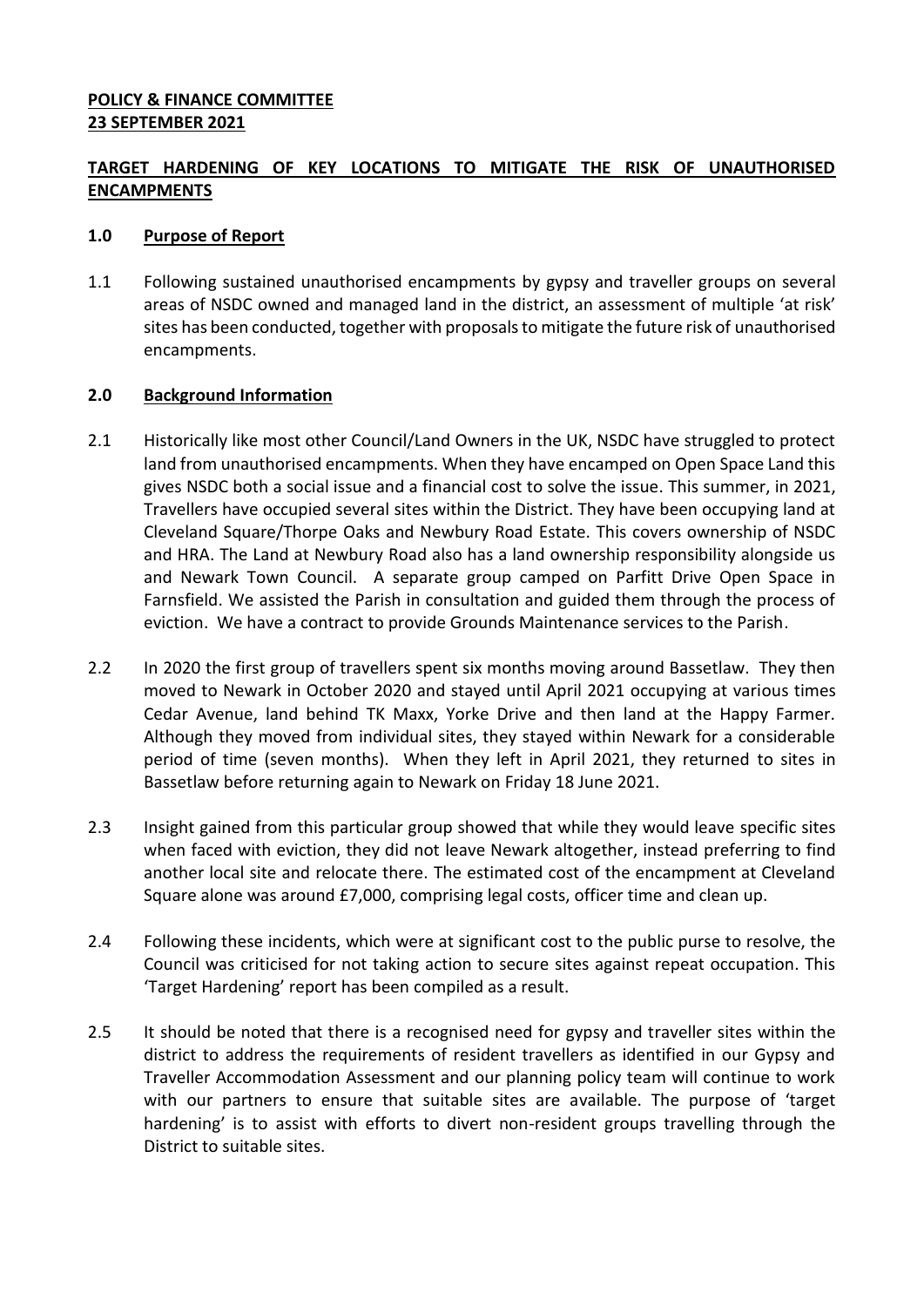## **3.0 Proposed Sites and Measures**

#### **Identified Sites**

- 3.1 21 'at risk' sites have been identified across the district. 15 of these are owned or managed by NSDC or NSDC Housing teams. In identifying and prioritising sites officers considered:
	- Site History
	- The proximity of main roads,
	- Ease of access onto the site; and the
	- Size of the green space area.

5 Sites have been identified as 'High Risk', 8 as 'Medium Risk' and 8 as 'Low Risk'.

#### **Securing Sites**

- 3.2 A range of modifications have been considered for each site, this includes:
	- $\bullet$  Bollards Both Fixed and lockable
	- Tree Planting
	- Meadow Creation
	- Height Barriers
	- Boulders &
	- Bund construction
	- Access Gates
- 3.3 Bunds are earth mounds created to provide a natural looking barrier, they add security and create a varied landscape vista. Developed correctly, they can further improve our works carried out in 2020 and 2021 for Meadow Management which have attracted local praise and will support our Carbon Strategy. Meadow land can act as a great carbon holder and Bunds would be a greater impact than Tree Planting Alone.
- 3.4 Bunds can be allowed to mature on their own from soil or we can make wildflower and meadow areas to them through two process:
	- Wild Flower Turf
	- Hydro Seeding
- 3.5 Wildflower turf is similar to Grass Turf. It is a pre grown roll that can be laid to give an instant look providing a quicker finish than seeding, but it is harder to lay on banked areas.
- 3.6 Hydroseeding (otherwise known as Hydraulic Mulch Seeding) is the process of applying a specially mixed slurry comprising seed, water, hydro-mulch, fertiliser and tackifier (binder) in just one operation. It is applied by spraying, either directly from the hydroseeder or using extension hoses, allowing difficult areas to be reached. Individual mixtures, using grass, wildflower, tree and shrub seed and sedum, can be applied with a variety of different hydromulches (manufactured mainly from either wood fibre or paper) together with an ecofriendly tackifier and fertilisers to establish new vegetation. Soil amendments such as microbial bacteria can also be added to aid germination and enhance establishment by creating the ideal growing environment that increases moisture retention, aids soil stabilisation, provides valuable nutrients and helps fight disease. Although the optimum times to hydroseed are traditionally spring and autumn, with the right weather conditions hydroseeding can be undertaken throughout the year.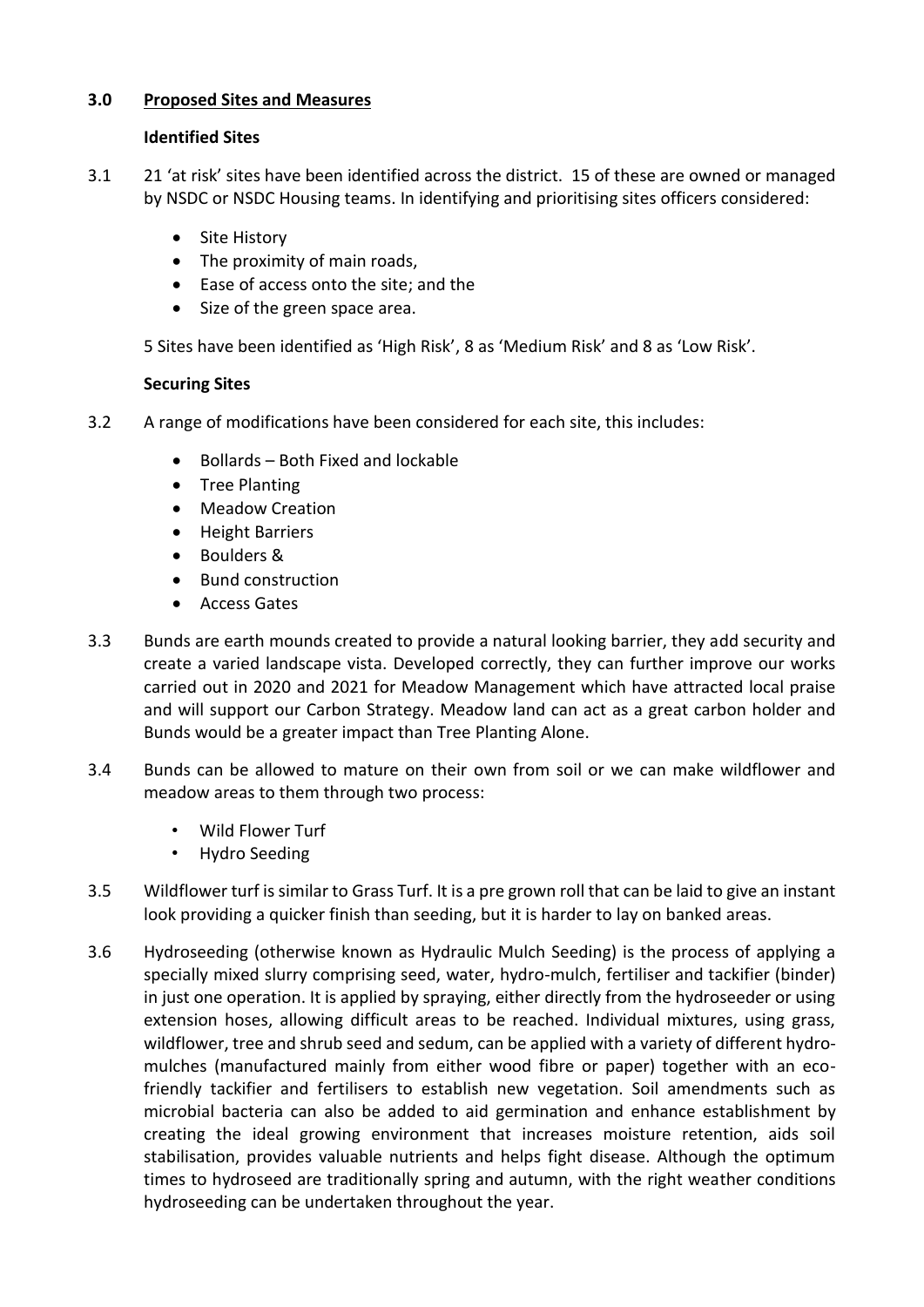3.7 On slopes requiring extra protection, installing Turf Reinforcement Matting (TRM) prior to hydroseeding provides an effective alternative to Hard-Armour (concrete or other manmade materials) erosion control methods. Soft engineering offers an aesthetically pleasing, more environmentally friendly and cost efficient way of protecting steep slopes and areas with high discharge waterways.

# **Approach to Works**

- 3.8 Most of the sites identified require works which won't significantly affect the appearance of the area, however, on 4 sites officers have identified the need for further planning and design work. These are:
	- Sconce and Devon Park
	- Thorpe Oaks Open Space/Play Area
	- Thorpe Close
	- Newbury Road Estate
- 3.9 We have approached 3 Landscape Designers within the district area (including VIA), with the aim of developing Artistic Visualisations to show the public the vision at Sconce and Devon, Thorpe Oaks open space, Thorpe Close and Newbury Road. The purpose of the approaching the landscape designers would be the:
	- *Production of Artistic Visualizations***;** to demonstrate how the proposed installations would look in relation to the site as a whole. These would be original A3 copies which could then be used digitally for the purpose of presentations or proposals. We would suggest one to indicate how the 'Wildflower Bunds' would look on the site and another schematic drawing to show the construction method.
	- *Master Planning Proposals***;** to show the locations, size and overall scheme at each site. These would be extrapolations from Google Earth using information recorded on site visits. The planning would take into account the requirement for a mix of obstacle types and taking into consideration the physical constraints from each site.
	- *Technical Consultation and Support***;** The Designer has very extensive experience in specifying and consulting on meadow and naturalistic landscape solutions both in the UK and in Europe. The introduction of these new 'wildflower bunds' and meadow areas around the boulders creates an excellent opportunity to establish not only prevent unauthorized access, but also a whole new series of sustainable and attractive habitats. By using different methods and types of 'wildflowers' across the sites we can develop something which the public would appreciate – both as beautiful new areas, but also as something which would have a positive effect on biodiversity. By using information boards for instance at certain locations giving species names and the types of wildlife they support could really appeal to the local population and interested groups.

## **4.0 Implementation of Plans**

4.1 With all of the highlighted sites there is a recognised need to involve local ward members and communities with this being especially important in areas where bunds or other landscaping actions are being taken.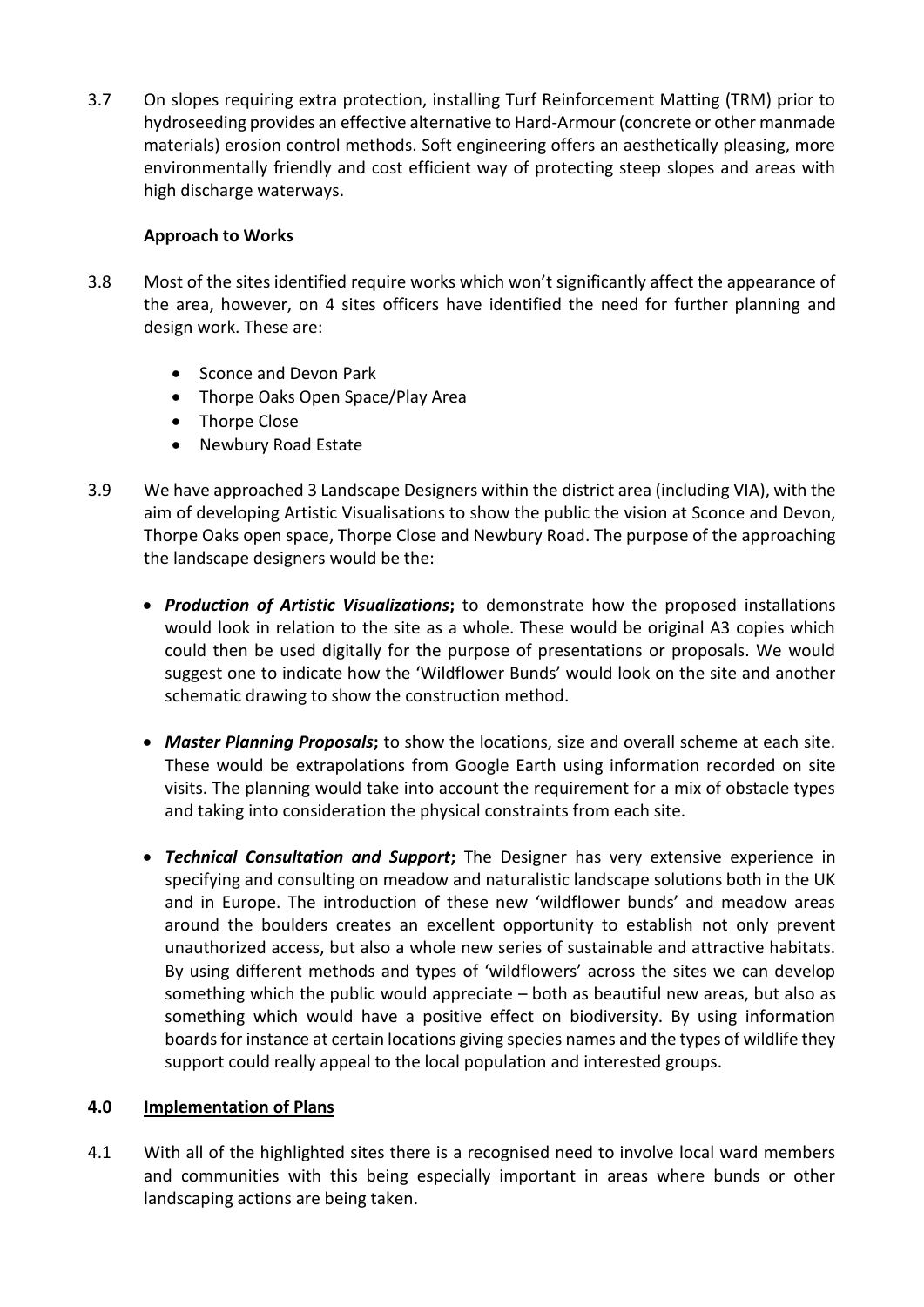- 4.2 As many of the identified sites are not owned or managed by NSDC there is a need to raise awareness with the organisations responsible for those sites to provide them with the opportunity to partner with us in this work and provide a coordinated approach throughout the district.
- 4.3 The Newbury Road Estate in particular is an area where affected land is owned by both the district and Newark Town Council so a joint response will be more effective, both financially and environmentally.

# **5.0 Projected Costs**

- 5.1 The projected costs for works so far are £197,305 for all sites. This includes a mix of hydroseeded finishes (grass seed and wildflower mixes).
- 5.2 For NSDC total projected costs are £151,020. This is broken down as £131,010 for the general fund and £21,010 for the HRA. For NTC projected costs are £44,325.
- 5.3 Other sites identified are owned by Nottinghamshire County Council and the Gilstrap trust. These projected costs equate to £560 and £400 respectively. These costs have now been met from our advice by both parties.
- 5.4 A spreadsheet with all of the sites and costing calculations is included as **Appendix A**.

## **6.0 Equalities Implications**

6.1 As stated at the beginning of this report, there is a recognised need for gypsy and traveller sites within Nottinghamshire. The purpose of the proposed works is not to prevent groups from entering the district rather to ensure the impacts on and conflicts with residents are kept to a minimum and to ensure gypsy and traveller groups are encouraged to use more suitable areas.

## **7.0 Financial Implications (FIN21-22/4886)**

7.1 The costs of the works specific to NSDC total £151,020, the breakdown of which is £21,010 for HRA sites and £131,010 for General Fund owned sites. These costs have also been split between capital and revenue and are broken as per the table below (please see Appendix A for full details).

|                  |                       | <b>NSDC owned sites</b> |           | Non NSDC sites Externally funded |            |            |
|------------------|-----------------------|-------------------------|-----------|----------------------------------|------------|------------|
| <b>Narrative</b> | <b>Projected Cost</b> | <b>HRA</b>              | <b>GF</b> | <b>Gilstrap</b>                  | <b>NTC</b> | <b>NCC</b> |
| <b>Revenue</b>   | 53,605                | 2.385                   | 23,760    | 400                              | 26,500     | 560        |
| <b>Capital</b>   | 143.700               | 18.625                  | 107.250   |                                  | 17.825     | 0          |
| Totals           | 197,305               | 21,010                  | 131,010   | 400                              | 44,325     | 560        |

- 7.2 The total projected costs above include all design, master planning and technical consultation and support costs associated with these works.
- 7.3 The funding for the General Fund works for both capital and revenue will come from the Community Engagement reserve, leaving a balance on the reserve post these works of £118,734. The HRA costs of £21,010 will be funded from the HRA annual budget.